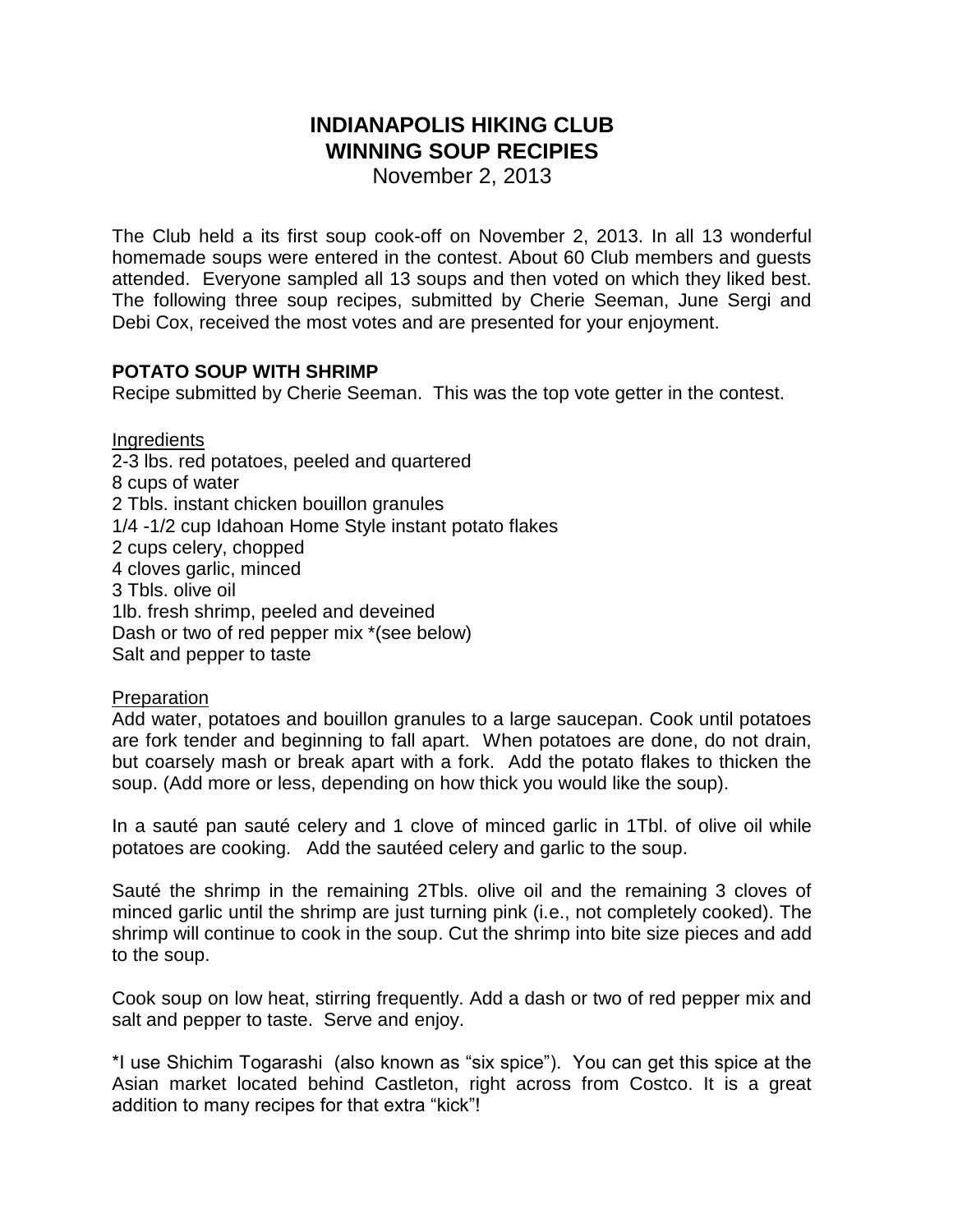# **TACO SOUP**

Recipe submitted by June Sergi. This soup received the second most votes.

**Ingredients** 

- 1 lb ground beef
- 1 medium onion
- 2 cups water
- 1 28 oz can diced tomatoes juice and all
- 1 15 oz can kidney beans (drained)
- 1 15 oz can black beans (drained)
- 1 15 oz can corn (drained)
- 1 4 ½ oz chopped green chilies (drained)
- 1 pkg taco seasoning mix
- 1 12 or 16 oz can tomato sauce

## Preparation

In a large skillet brown ground beef, drain off fat and then add all ingredients and bring to a simmer. Great served with grated cheese, sour cream and Fritos.

## **CREAMY POTATO SOUP**

Recipe submitted by Debi Cox. This soup received the third most votes.

**Ingredients** 5 medium potatoes - peeled, cubed in small pieces 1/4 cup butter 1/4 cup chopped onion 1/2 tsp. salt & 1/8 tsp. pepper 2 cups milk 2 tsp. chicken bouillon granules 1 can cream of chicken soup Optional shredded cheese and chopped green onion for garnish

#### **Preparation**

Place cubed potatoes in a 4-quart pan and add enough water to cover potatoes. Cook over medium heat until boiling then cook 10-12 minutes longer until potatoes are tender. Remove from heat and drain, leaving potatoes in the pan.

Melt butter in 10 inch skillet over medium heat until sizzling, add onion cook until onion softens, stir in bouillon and when dissolved add milk, salt, pepper and cream of chicken soup. Mix well.

Add contents of skillet to cooked potatoes. Pour 1/2 of soup and potatoes into a blender and blend until smooth.